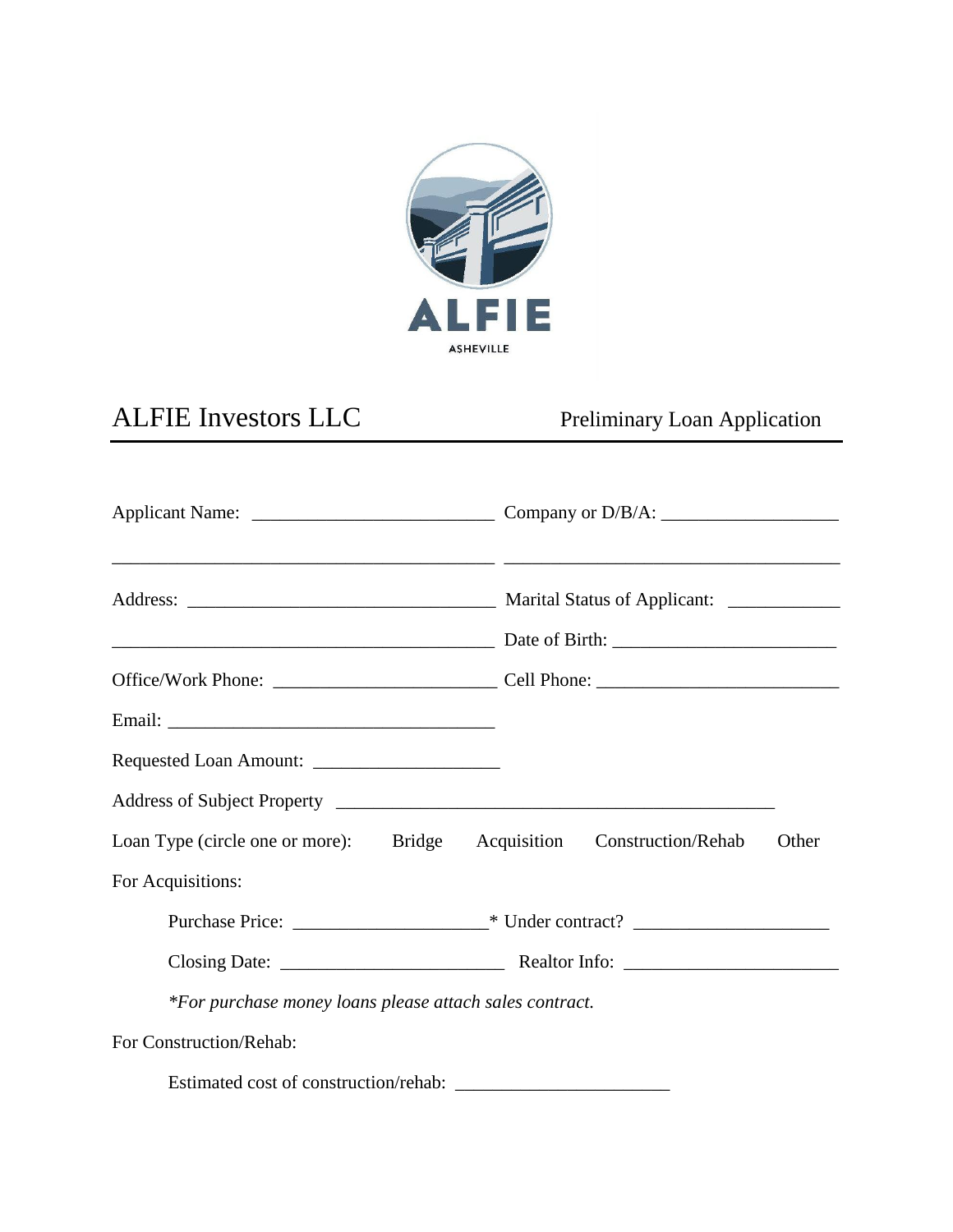| Amount borrower has invested in the property: ___________________________________                                                                                                                                                                                            |  |  |  |  |  |
|------------------------------------------------------------------------------------------------------------------------------------------------------------------------------------------------------------------------------------------------------------------------------|--|--|--|--|--|
| Please describe the type of property, its current condition and what you plan to do with the Loan                                                                                                                                                                            |  |  |  |  |  |
|                                                                                                                                                                                                                                                                              |  |  |  |  |  |
|                                                                                                                                                                                                                                                                              |  |  |  |  |  |
| Estimated Market Value of Property in Current Condition: ________________________                                                                                                                                                                                            |  |  |  |  |  |
| Date of Last Appraisal/Market Valuation: _______________ Established Value: ________________________                                                                                                                                                                         |  |  |  |  |  |
| Loan to Current Value (loan amount/current value): ______________________________                                                                                                                                                                                            |  |  |  |  |  |
| Estimated Value after improvement or construction: ______________________________                                                                                                                                                                                            |  |  |  |  |  |
| If the property is currently rented, please include an income and expense breakdown for the<br>property in its current condition and an estimated income and expense breakdown for after the                                                                                 |  |  |  |  |  |
| <u> 1980 - Johann Barbara, margaret eta idazlearia (h. 1980).</u><br>the control of the control of the control of the control of the control of the control of<br>Personal Financial Statements available as of : _________________________________<br>Attestation: yes / no |  |  |  |  |  |
|                                                                                                                                                                                                                                                                              |  |  |  |  |  |
| Anticipated Source of Repayment:                                                                                                                                                                                                                                             |  |  |  |  |  |
|                                                                                                                                                                                                                                                                              |  |  |  |  |  |
|                                                                                                                                                                                                                                                                              |  |  |  |  |  |

Below please provide the name and tax ID or social security number of the borrower. If the borrower is an entity, please list the principals of the entity who will be personally guaranteeing the loan. Please provide a signed Credit Report and Background Check Authorization Form for each proposed guarantor.

\_\_\_\_\_\_\_\_\_\_\_\_\_\_\_\_\_\_\_\_\_\_\_\_\_\_\_\_\_\_\_\_\_\_\_\_\_\_\_\_\_\_\_\_\_\_\_\_\_\_\_\_\_\_\_\_\_\_\_\_\_\_\_\_\_\_\_\_\_\_\_\_\_\_\_\_\_\_

\_\_\_\_\_\_\_\_\_\_\_\_\_\_\_\_\_\_\_\_\_\_\_\_\_\_\_\_\_\_\_\_\_\_\_\_\_\_\_\_\_\_\_\_\_\_\_\_\_\_\_\_\_\_\_\_\_\_\_\_\_\_\_\_\_\_\_\_\_\_\_\_\_\_\_\_\_\_

\_\_\_\_\_\_\_\_\_\_\_\_\_\_\_\_\_\_\_\_\_\_\_\_\_\_\_\_\_\_\_\_\_\_\_\_\_\_\_\_\_\_\_\_\_\_\_\_\_\_\_\_\_\_\_\_\_\_\_\_\_\_\_\_\_\_\_\_\_\_\_\_\_\_\_\_\_\_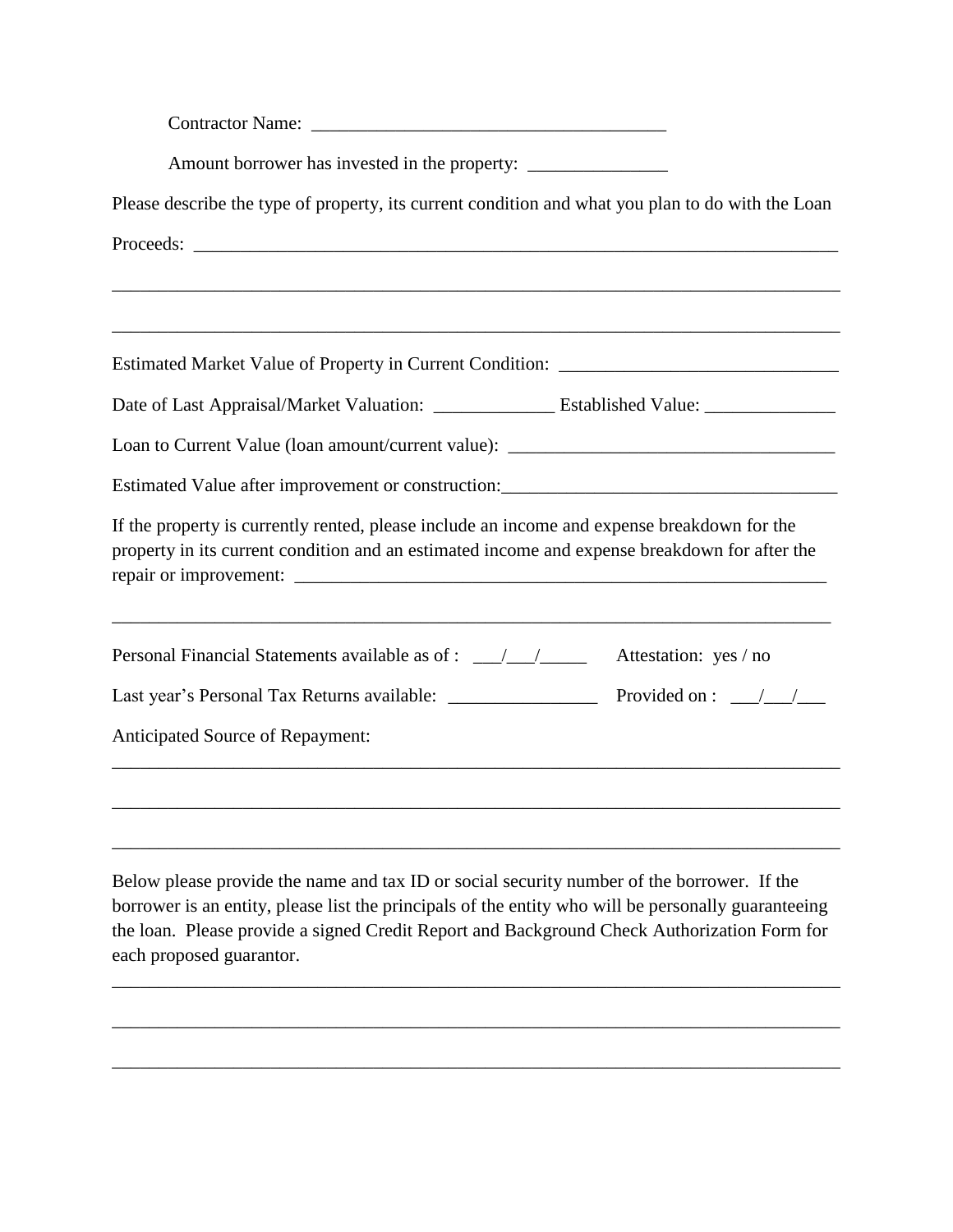\_\_\_\_\_\_\_\_\_\_\_\_\_\_\_\_\_\_\_\_\_\_\_\_\_\_\_\_\_\_\_\_\_\_\_\_\_\_ \_\_\_\_\_\_\_\_\_\_\_\_\_\_\_\_\_\_\_\_\_\_\_\_\_\_\_\_\_\_\_\_\_\_\_\_

Signature of Applicant Signature of Co-Applicant